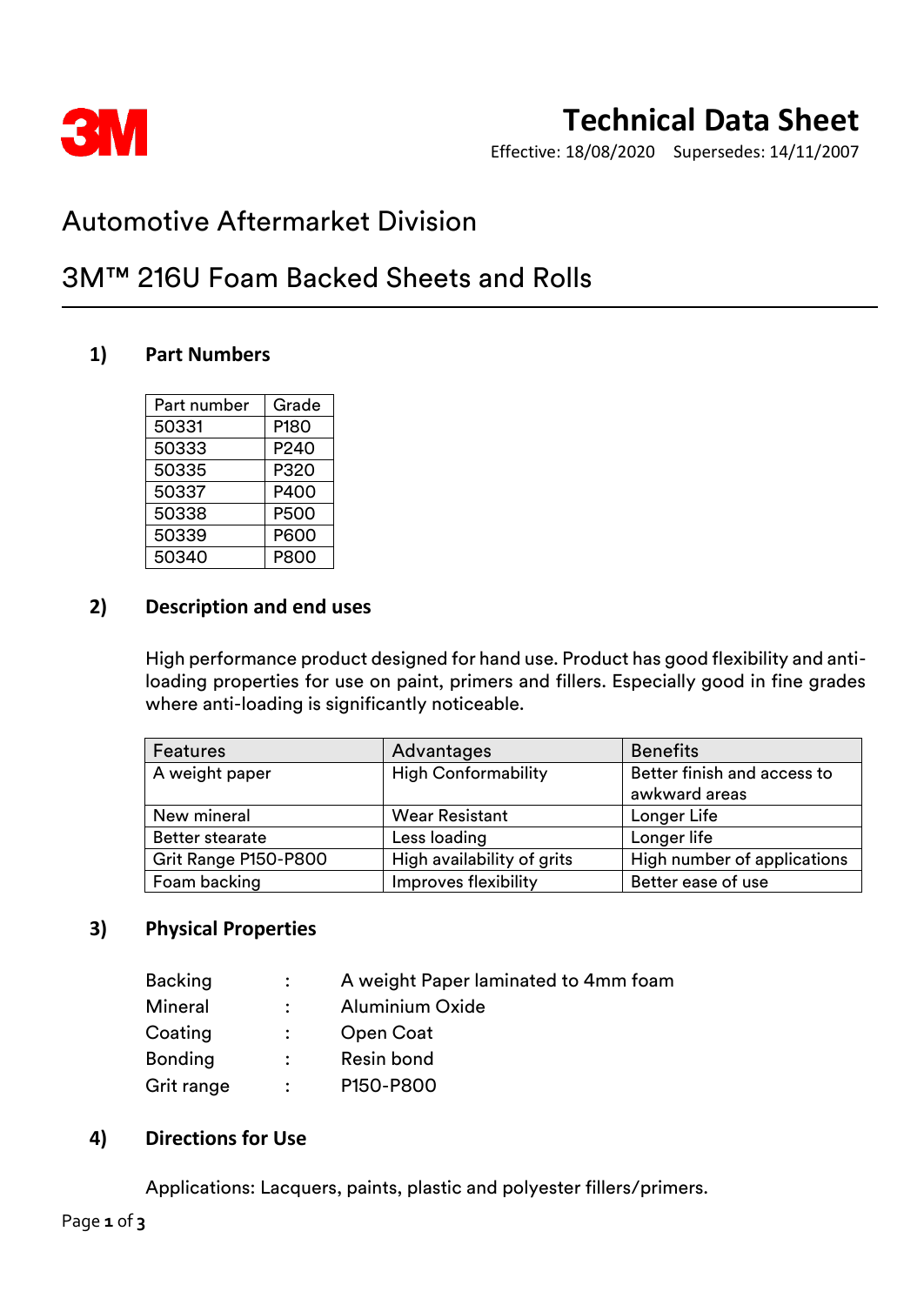

# **Technical Data Sheet**

Effective: 18/08/2020 Supersedes: 14/11/2007

#### **5) Storage**

It is recommended that all Coated Abrasive products should be stored at constant levels of temperature and humidity within the ranges of 18-22ºC, 50-65% RH. They should be kept away from damp (or cold) walls, windows or floors to avoid possible moisture absorption. Equally storage adjacent to heat sources e.g. steam pipes, radiators, hot air ducts, ovens, etc. should be avoided.

Product is best stored in original packaging until ready for use. Shelf life indefinite under these conditions.

#### **6) Safety**

Whenever possible, sanding should be carried out in a well-ventilated area and it is strongly recommended that suitable goggles, dust mask and gloves are worn.

Discs should be used only on machines with a suitable support pad designed for the purpose and maintained in good condition at all times.

The abrasive discs should extend symmetrically to no more than 2 mm beyond the outer rim of the support pad.

Damaged or misshapen abrasive discs or support pads should not be used.

It is recommended that discs be used only on support pads that are clearly marked with maximum permitted running speed. The speed stated should not be exceeded.

Machines should be operated with the disc making the shallowest angle possible with the work piece.

Care should be taken to ensure that discs without a centre hole are mounted centrally on the support pad.

With self-adhesive discs care should be taken to ensure that neither the adhesive nor the support pad faces are contaminated by dust or other extraneous matter prior to mounting. Should it be stated, the manufacturer's shelf life should not be exceeded.

When used in conjunction with self-adhesive discs, pneumatic machines should be started firmly held and with the disc in light contact with the work area.

When not in use disc sanding machine should be placed in a stand designed for the purpose or, alternatively, positioned on their backs. They must not be placed with the disc or pad face in contact with the floor or workbench.